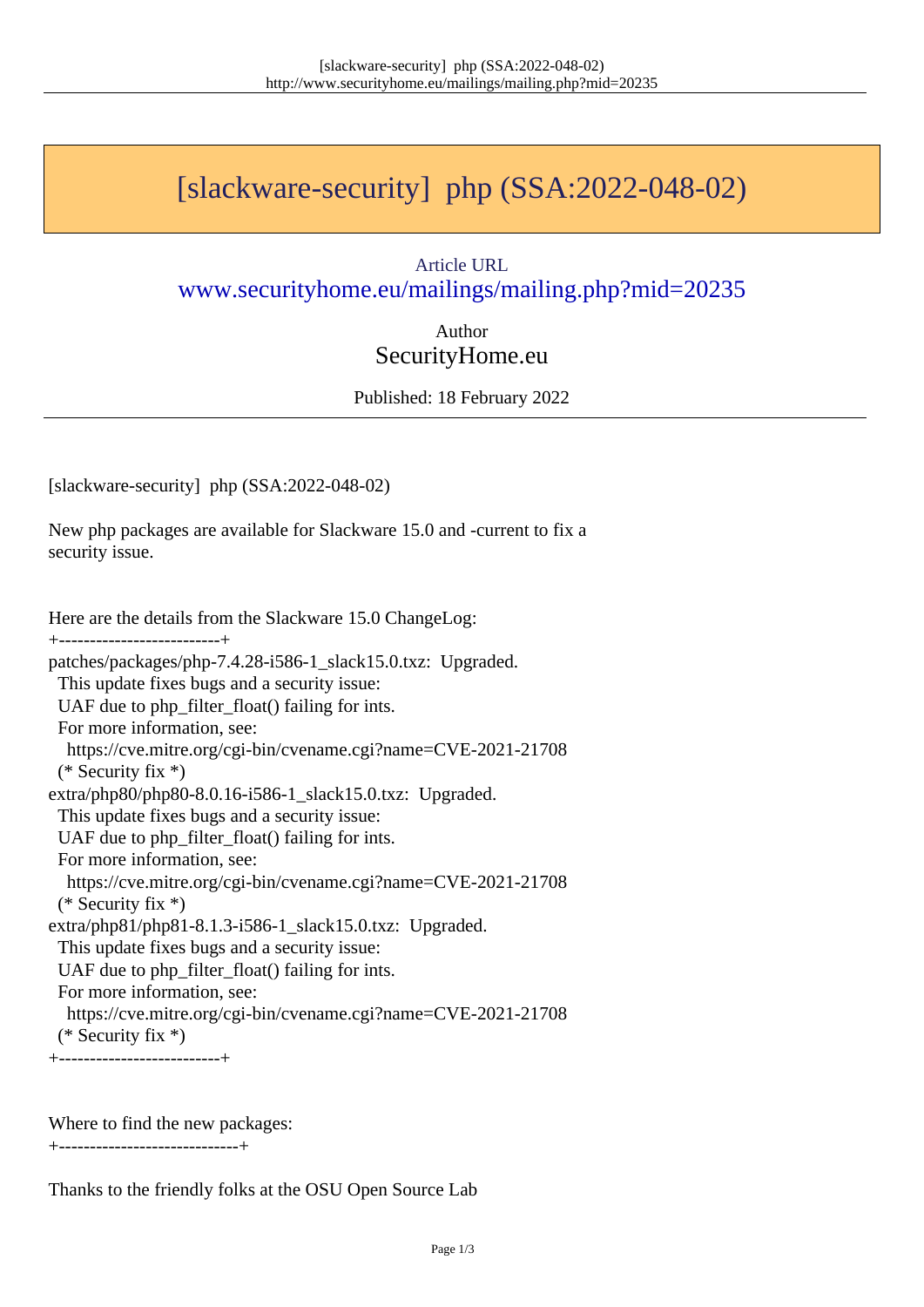(http://osuosl.org) for donating FTP and rsync hosting to the Slackware project! :-)

Also see the "Get Slack" section on http://slackware.com for additional mirror sites near you.

Updated packages for Slackware 15.0:

ftp://ftp.slackware.com/pub/slackware/slackware-15.0/patches/packages/php-7.4.28-i586-1\_slack15.0.txz ftp://ftp.slackware.com/pub/slackware/slackware-15.0/extra/php80/php80-8.0.16-i586-1\_slack15.0.txz ftp://ftp.slackware.com/pub/slackware/slackware-15.0/extra/php81/php81-8.1.3-i586-1\_slack15.0.txz

Updated packages for Slackware x86\_64 15.0:

ftp://ftp.slackware.com/pub/slackware/slackware64-15.0/patches/packages/php-7.4.28-x86\_64-1\_slack15.0.tx z

ftp://ftp.slackware.com/pub/slackware/slackware64-15.0/extra/php80/php80-8.0.16-x86\_64-1\_slack15.0.txz ftp://ftp.slackware.com/pub/slackware/slackware64-15.0/extra/php81/php81-8.1.3-x86\_64-1\_slack15.0.txz

Updated packages for Slackware -current:

ftp://ftp.slackware.com/pub/slackware/slackware-current/slackware/n/php-7.4.28-i586-1.txz ftp://ftp.slackware.com/pub/slackware/slackware-current/extra/php80/php80-8.0.16-i586-1.txz ftp://ftp.slackware.com/pub/slackware/slackware-current/extra/php81/php81-8.1.3-i586-1.txz

Updated packages for Slackware x86\_64 -current:

ftp://ftp.slackware.com/pub/slackware/slackware64-current/slackware64/n/php-7.4.28-x86\_64-1.txz ftp://ftp.slackware.com/pub/slackware/slackware64-current/extra/php80/php80-8.0.16-x86\_64-1.txz ftp://ftp.slackware.com/pub/slackware/slackware64-current/extra/php81/php81-8.1.3-x86\_64-1.txz

MD5 signatures:

+-------------+

Slackware 15.0 packages:

98b8f7f4ebbd6684a3848d3c5fd98055 php-7.4.28-i586-1\_slack15.0.txz a115e52291633e73dfcdd4ad729c786c php80-8.0.16-i586-1\_slack15.0.txz 8511217f7944165c345c9f099eaf33bd php81-8.1.3-i586-1\_slack15.0.txz

Slackware x86\_64 15.0 packages:

10963a9a08721f68338f97df230b778c php-7.4.28-x86\_64-1\_slack15.0.txz 6746f1fc9b31eaebddcea38b954af482 php80-8.0.16-x86\_64-1\_slack15.0.txz 1661420f6c46ad4464772416432c10aa php81-8.1.3-x86\_64-1\_slack15.0.txz

Slackware -current packages:

a3d1dbb0a3b731eb4d40c154325df74e n/php-7.4.28-i586-1.txz f3e9091b589d9d34ca4881a3c8302487 php80-8.0.16-i586-1.txz 96163e2df98e2464f5a1a3f7c7a8b21e php81-8.1.3-i586-1.txz

Slackware x86\_64 -current packages: ee1badc38b5d903a7791b5aae57b3f78 n/php-7.4.28-x86\_64-1.txz